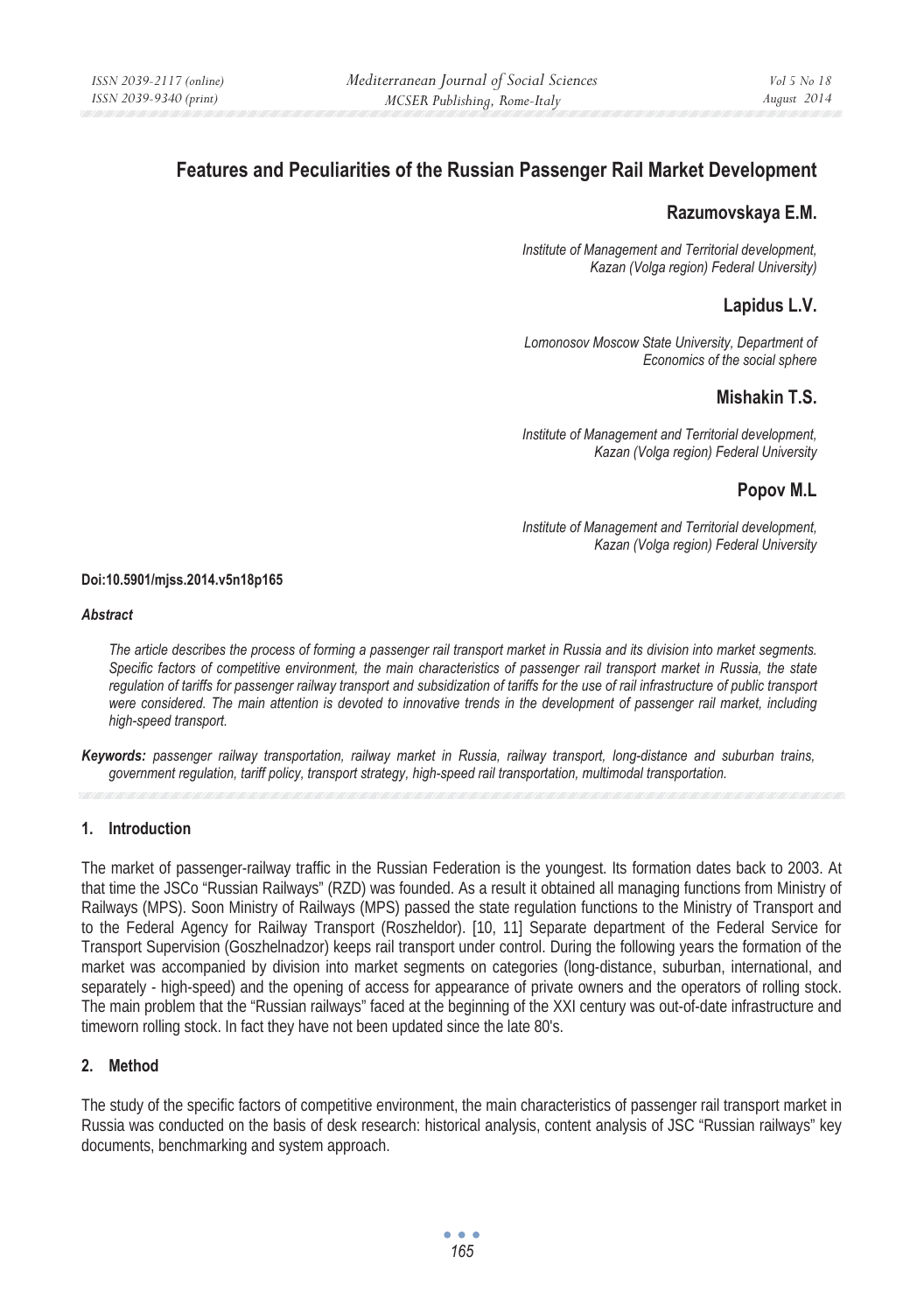### **3. Results**

In the early 2000s JSC "Russian railways" has allocated a long-distance passenger transportation in specialized Federal Passenger Directorate (FPD) in order to create of conditions for the growth of transport efficiency. Along with the JSC "Russian railways" has transfered to FPD property of passenger long-distance complex (cars, repair and maintenance depot, as well as personnel of passenger traffic services). The FPD has been converted into a subsidiary of JSC "Russian railways" - JSC "Federal Passenger Company" (FPC). Furthermore, JSC "Russian railways" owns 99,99% of shares in JSC "Federal Passenger Company" (FPC).

2005 was marked by a significant event – a new company appeared in the market of railway passenger transportations. It offered two private trains "Grand Express" (ZAO TC Grand Service Express), consisting of 13 carriages of premium luxury class on route Moscow-Saint Petersburg. 9 hours' of travel time, spacious double suites with a bathroom and warmed-up floors. The sum of investments of 100 million dollars was announced in the media. Only in three-four years JSC "Russian railways" could offer a similar service in the best branded trains. In 2011 the share of rail passenger market of Grand Service Express amounted to 0,12%.

In 2007 JSC "Russian Railways" acquired indirect control over 25% of the capital of ZAO "Transmashholding", one of the largest providers of fleet of locomotives, wagons and machinery for the Railways. ZAO "Transmashholding" possesses the monopolist - Tverskoi carriage-building plant. In the same period, the company "Aeroexpress" appeared on the passenger rail transport. This company provides passenger rail transport service between the city centers and major airports JSC "Transklasservis" was established in 2009, the main activity of which were long-distance passenger rail transport services.

The Emergence in 2009 of the high-speed trains "Sapsan" on routes "Moscow-St. Petersburg" and "Moscow-Nizhny Novgorod" became a break in development of the market. The trains produced by corporation "Siemens" on average run at a speed of 160 km/h, gaining speed on some parts up to 250 km/h. In 2010 trains of the French producer — Alstom were purchased to operate on the route Saint Petersburg – Helsinki with speed 220 km/h.

JSC "Russian Railways" was decided to create a new luxury train "Swallow" (Lastochka), produced by German manufacturer Siemens AG in period of preparation for the 2014 Olympic Games in Sochi. The design of this train should be finalized in accordance to Russian conditions of exploitation. Currently, the production of these trains are localized on Russian enterprises of the Ural region and they have become the basis of comfortable commuter traffic communication in the near decade.

Today, according to "The strategy of innovative development of JSC "Russian Railways" till 2015" the JSC "Russian Railways" (White Paper JSC "Russian Railways") is the largest backbone element of the Russian economy, the most important element of the transport system of the country, ensures more than 40% of the freight turnover (including pipeline transport) and over 35% of the passenger turnover in the Russia» [9, p. 3]. During the reform period with capital of JSC "Russian Railways" was created more than 100 subsidiaries and affiliates, among which "Federal Passenger Company" (since 2010 - the main monopolist in the long-distance passenger transportation), JSC "Federal freight company", etc. Moreover, the JSC "Russian Railways" owns shares (of minority and blocking) in number of transport companies and seaports. Today Russian railways network includes 16 regional railways (branches), that serve as regional centers of corporate governance. The technological integration of relevant regional directorates of the aforementioned units is in their area of responsibility [7].

The real competition exists between passenger rail traffic and road and air transport. Thus the competitiveness of long-distance passenger rail services in 2000-2011 was rather high (Fig. 1). But it was observed an increase in the share of air transport in the long-distance communication from 4.2% till 11.9% and an increase in the share of road transport in the suburban communication. By the end of 2012 the share of railway transport was 41.3% which is 3.1% more than the share of road transport and almost twice more than air transport (20.8%). On long-distance routes all neighboring and farabroad countries are regarded as competitors in the market. The total income from all types of transportations in 2012 made 209,9 billion rubles. that was accompanied also by increase in the number of transported passengers in 6.4 % and reached an amount of over a billion people.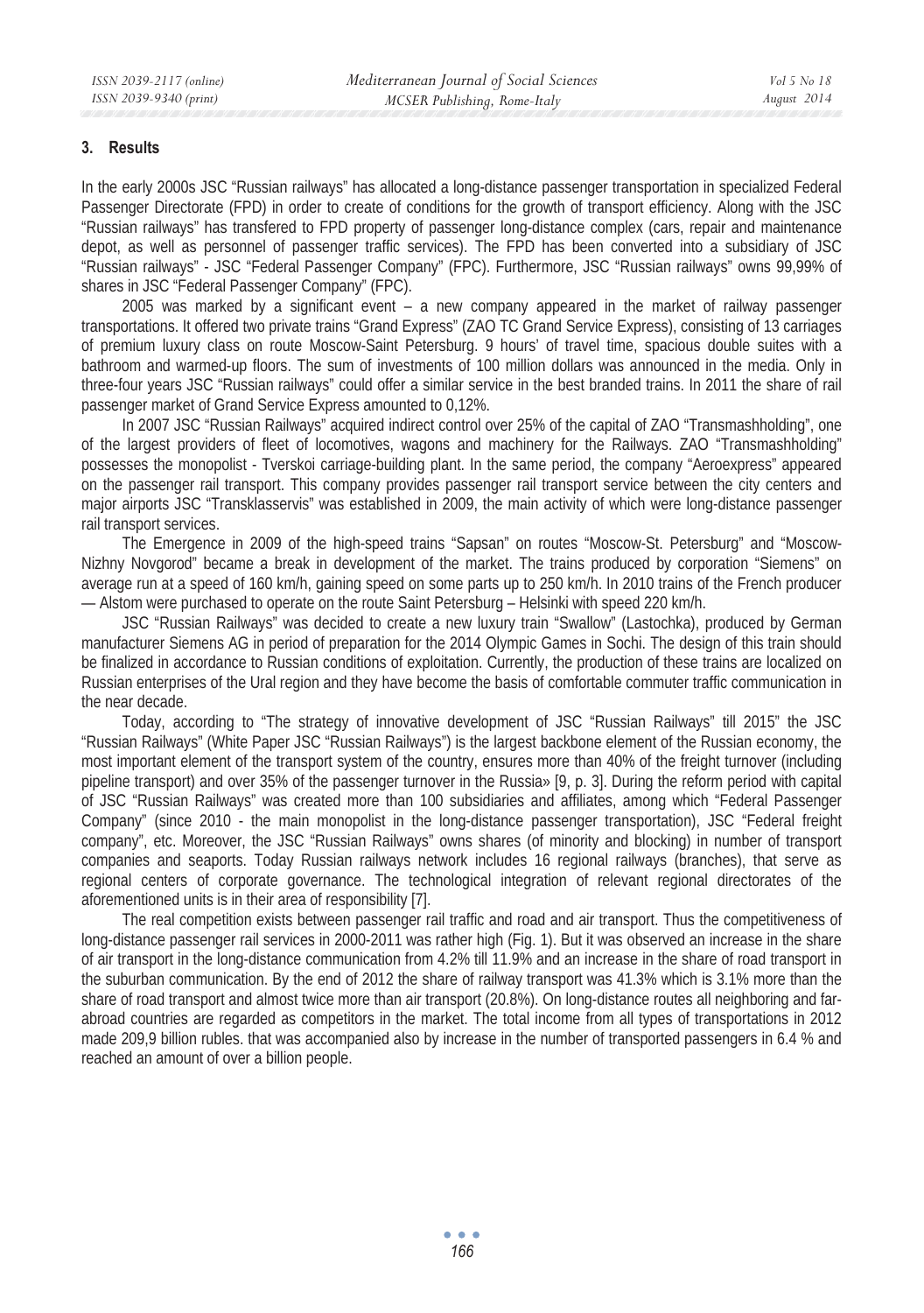

**Fig. 1.** Competitive capacity of railway passenger traffic in 2000-2011. *Source*: The Center for Strategic Research.

Despite of such development of market processes, JSC "Russian Railways" (RZD) retains a monopoly. As a whole all other market players, being private companies, as a rule have their carriages or own local railroads and have no infrastructure. Transport operation functions are carried out on the terms of lease of railways and traffic control centers and purchase of repair and test services. Along with it, RZD itself has to reduce annually fleet of trains and to leave unprofitable directions. This process is accompanied by obsolescence and lack of impact-renewal of rolling stock, so the growth rates of renewal of rolling stock for co-financing was provided in the "Russian rail transport development Strategy till 2030".

In Russia tariff policy of passenger traffic in distant traffic is formed on the basis of a combination of rigid state regulation and consecutive deregulation in segments of the transport market with the competitive environment. Tariffs for socially significant transportations in second class cars are regulated by decisions of Federal Tariff Service and provides allocation of the corresponding state subsidies at a rate of a shortfall in income. Tariffs for transportations in compartment, soft, SV cars and cars of the increased luxury comfort are established by carriers.

The tariff principle in market pricing: rail fares can expect based on the price of transportation:

 $P=C+V+m$ 

, where  $P$  - the price of transportation;  $c$  – materialized labor costs (fuel, electricity, materials, depreciation of fixed assets); v – staff labor costs (wages fund with contributions); m – the surplus value created by living labor.

It is impossible to calculate the tariffs in the regulated segment in Russia by this formula, because of passenger rail transportation are unprofitable, and tariffs have a social constraint. In this case the difference between economically justified tariffs and established tariffs is compensated by state. «The principle of formation of a passenger tariff allows to bring the train to profitable level only on condition of providing an average set of the train not less than 14 cars and average use of capacity of the car not less than 70%». [2] The dependence of the cost of long-distance passenger transport from a use of capacity of the car for the prospective period is given by:

# $C = Kf + \frac{Kv}{Pc}$ .

, where *Kf* – the ratio of fixed costs; *Kv* – the ratio of variable costs; *Ɋc* – a use of capacity of the car.

Consequently, an increase in a use of capacity of the car under 1% transportation costs will decrease by 0.39%.

During 2001-2010 in the market of suburban passenger traffic for improvement of the market relations 26 suburban passenger companies (SPC) in an organizational and legal form of joint stock company with individual share of regional authorities and JSC "Russian Railways" was created. Such partnership provides establishment of balance of the state and commercial interests in the sphere of socially significant suburban transportations. According to the accepted conditions, regions have to compensate a shortfall in income of a carrier, which are formed as a result of establishment of tariffs at level below the economically reasonable.

Financial deficiency from suburban passenger transportation according to the results of 2013 is expected to be about 25 billion rubles. 36 Russian Federation constituents compensate no more than 50% of a shortfall in income of transport operators, 4 regions didn't provide the compensation... [1, 11, 12] This situation has developed because of a shortage of regional budgets, due to the imperfections of intergovernmental relations, excluding specific features solvency of consumers and the level of traffic flow in different directions (Fig. 2).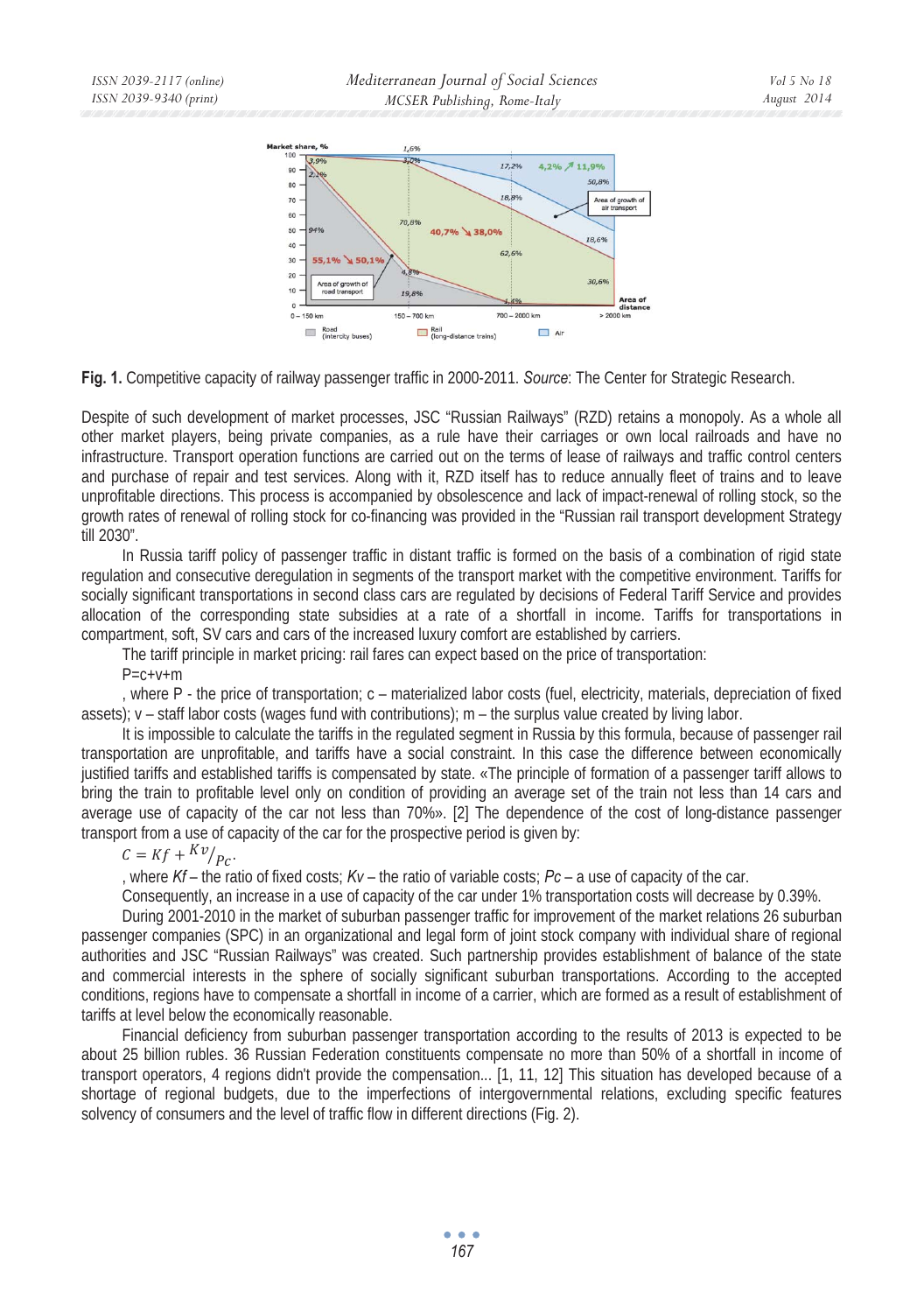

**Fig. 2.** The volume of subsidies for compensation of a shortfall in income for 2012-2015 according to the federal budget, billion rubles.

**Source:** Akulov. The Management Board of JSC "Russian Railways" for 2012. «Passenger complex of Holding. Results and development prospects».

For regulation of the organizational and economic relations in implementation of suburban rail transportation of JSC "Russian Railways" accepts normative documents in the form of the Program of development of intracity passenger traffic by a railway rolling stock of December 13, 2012 No. 381, the Programs of stage-by-stage increase of route speeds of movement of passenger trains of distant following and the suburban message of December 14, 2012 No. 2578r and the Programs of development of station infrastructure of a passenger complex of JSC "Russian Railways" on prospect till 2020 of December 20, 2012 No. 399. It should be noted that the total amount of investments of JSC "Russian Railways" in a suburban complex for 2008-2015 is planned at the level of 200 billion rubles. The most expensive part is made by investments into a rolling stock – more than 143 billion rubles (72,2% from all sum). The problem of insufficient funding of passenger railway traffic will remain in the next years as well. Its decision requires the new mechanism of state regulation of tariffs for transportations of passengers and subsidizing of tariffs for services in use of infrastructure of public railway transport.

The high-speed rail (HSR) service (at speeds up to 350 km/h) in a separate and dedicated for this (newly constructed) railroad tracks is the main trend in the evolution of innovative passenger rail transport and an effective tool for promoting social and economic development of any country. The economy of speed involves increasing of mobility of business part of the population and it will lead to creation of conditions for reduction of disproportions between less redundant and hard deficiency regions. Moreover, reduction of time of derivation from a production activity of the active population of the country who are the main users of HSR, will allow to gain social and economic effect not less than 440 rubles on one passenger for hour. [3] Along with it, the railway transport is the most eco-friendly, "green".

Staticized in 2013 "Russian rail transport development Strategy till 2030" provides construction of HSR with a general extent of 1,5 thousand km. The state has to assume the main obligations for financing of this innovative direction. Along with it to resolve an issue with attraction long-term (till 40 years) investments into high-speed railway communication it is possible with the help of improvement of state-private partnership and market opening for the foreign companies. The project of staticized "Russian transport development Strategy till 2030" includes the important target directions: increase of competitiveness, availability and quality of passenger traffic; ensuring availability and quality of transport services for the population according to social standards (Table 1).

**Table 1.** Quality of transport services to the population in accordance to social standards (innovative scenario / energy and raw materials scenario) [6, pp. 220-221]

| Nollndicators                 |  |                                        | Unit              | 2010  | 2011            | 2015  | 2018  | 2020      | 2024      | 2030                               |
|-------------------------------|--|----------------------------------------|-------------------|-------|-----------------|-------|-------|-----------|-----------|------------------------------------|
| <b>First-level indicators</b> |  |                                        |                   |       |                 |       |       |           |           |                                    |
|                               |  | Mobility of the population by mode of  |                   | 6564/ | 6916/           | 8527/ | 9596/ |           |           | 10446/9844 12252/11151 15561/13442 |
|                               |  | transport, total:                      | pass.km           | 6564  | 6916            | 8062  | 9021  |           |           |                                    |
|                               |  | - railway transport                    | pers. per<br>vear |       | 972/972 978/978 | 1073/ | 1145/ | 1200/1087 | 1302/1152 | 1453/1243                          |
|                               |  |                                        |                   |       |                 | 1023  | 1054  |           |           |                                    |
|                               |  | The share of public transport in total | per-cen-tage      | 51.6/ | 50.6/           | 48.9/ | 47.8/ | 47.2/47.6 | 45.8/45.4 | 43.8/44.7                          |
|                               |  | passenger turnover                     |                   | 51.6  | 50,6            | 49.0  | 48,1  |           |           |                                    |

**Source:** The project of staticized "Russian transport development Strategy till 2030". [4]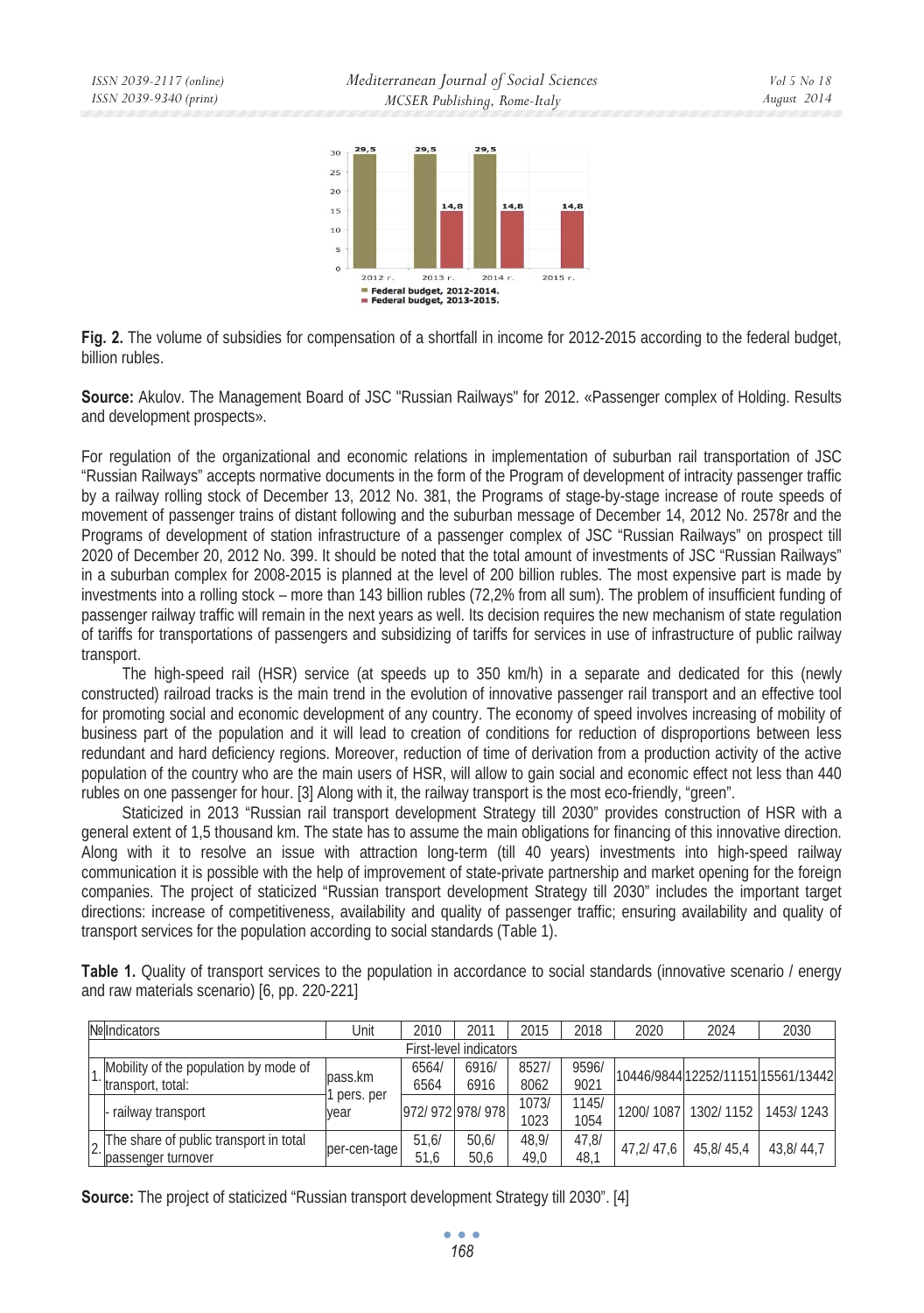| ISSN 2039-2117 (online) | Mediterranean Journal of Social Sciences | Vol 5 No 18 |
|-------------------------|------------------------------------------|-------------|
| ISSN 2039-9340 (print)  | MCSER Publishing, Rome-Italy             | August 2014 |

Expected results of realization of the "Russian rail transport development Strategy till 2030" illustrate positive dynamics of development. [5, 8] So, "possibilities of citizens in movement will be significantly improved (Table 2). At growth of a passenger turnover by 33% quality indicators of passenger traffic will be significantly improved. Creation of the highspeed passenger traffic (with speeds up to 350 km/h) which range by 2030 at an exit to the maximum option of development will exceed 1,5 thousand km is planned. For the solution of problems of increase of transport security and improvement of transport service of economy and the country population on the maximum option for 2008 - 2030 it is necessary to invest about 13,8 trillion rubles in development of railway transport of the general and uncommon using, including for 2008 - 2015 - 5,2 trillion rubles and for 2016 - 2030 - 8,6 trillion rubles. … During Strategy realization taking into account payback periods of projects the multiplicative effect for all economy of the Russian Federation will make about 40 trillion rubles. … growth of an internal gross product by 4,5 times and industrial production by 3,3 times, and also for optimization of structure of economy and development of new industrial regions" will be created".

**Table 2.** The average age of passenger general use vehicles (innovative scenario = energy and raw materials scenario) [6, pp. 220-221]

| N <sub>2</sub> | Indicators        | Unit  | 2010                                          | 2011        | 2015      | 2018         | 2020     | 2024      | 2030 |
|----------------|-------------------|-------|-----------------------------------------------|-------------|-----------|--------------|----------|-----------|------|
|                | cars<br>Passenger | vears | $\sim$ $\sim$                                 | 10<br>۰Ö    | 10<br>, O | -            | . .      | . U       | ັ    |
| -<br><u>.</u>  | Locomotives       |       | $\sim$<br>$\overline{\phantom{a}}$<br>ں ، ے ۔ | ാററ<br>20.O | 20.9      | າດ າ<br>ZU.Z | --<br>10 | 10<br>O.O | $-$  |

**Source:** The project of staticized "Russian transport development Strategy till 2030". [4]

There is an increase of efficiency of a passenger complex on the basis of growth of productivity of equipment and a manpower, orientation to high quality and satisfaction of consumers of services, development of new types of service and routes, cooperation deepening with the foreign railway companies among the priority directions of further development of JSC "Russian Railways". Another strategic tasks are construction or allocation of specialized railway lines for the passenger traffic, development of the multimodal transportations, which main objective to provide the greatest comfort and simplicity of movement of passengers at the expense of integration of various means of transport into a uniform chain of stages of process of rendering transport service in delivery of the passenger from point A in point B is required.

Partial privatization of JSC "Russian Railways" is provided along with other large state corporations and holdings,. This process will include sale of 5% of actions of corporation to the state investment funds at the first stage: To pension fund and Fund of future generations. Thus, the equity stake, having changed the owner, will remain under state control. Further, after 2015 full privatization to 25% minus one action of JSC "Russian Railways" is possible. Main objective of privatization – strengthening of market mechanisms of management and decrease in an exclusive position of company in branch, and as formation of non-state sources of financing of railway infrastructure.

### **4. Conclusion**

In conclusion, it can be concluded that it is impossible to increase mobility of the population, to increase volumes of transport services for the population and to compete with the world on extent of civilization development without innovative development of this field, lag, and even ignoring of considerable world trends. Therefore "Russian transport development Strategy till 2030" has to be implemented according to the maximum scenario of innovative development, rather than according to the habitual for country scenario focused on resource and raw development.

#### **References**

Akulov, M.P. To say a word about long-distance // Technique of railways. 2013. №2.

- Bagautdinova, N.G., Murtazina, G.R., Fazlieva, E.P., Naida, A.M. Improvement of the regional management system using the labor potential index // World Applied Sciences Journal, 27(1), 2013, 107-111.
- Gafurov I.R., Bagautdinova N.G., Panasyuk M.V. Analysis of Strategic Perspectives of Competitiveness of Kazan // Recent Researches in Urban Sustainability, Architecture and Structures. Proceedings of the 2nd International Conference on Sustainable Cities, Urban Sustainability and Transportation (SCUST'13). Baltimore, MD, USA, September 17-19, 2013. – Baltimore: WSEAS Press.  $-2013. - pp. 37 - 44.$

Lapidus, B.M. Socio-economic reasons to creat a high-speed rail in Russia // Bulletin of the Joint Academic Council of JSC "Russian Railways". 2013. No2.

Misharin, A.S., Evseev, O.V. Actualization of the Russian transport development Strategy till 2030 // Transport of the Russian